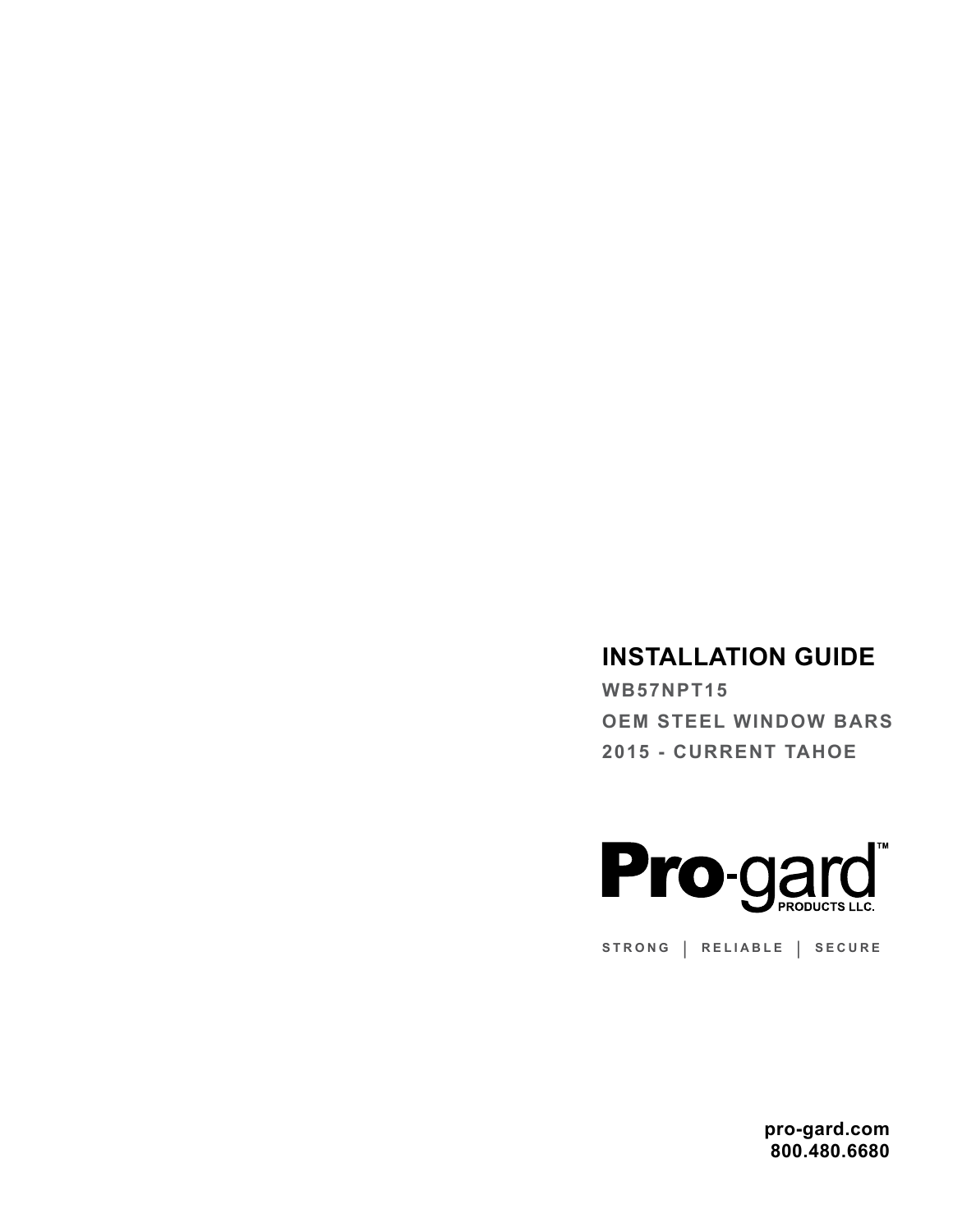#### THESE COMPONENTS ARE REQUIRED TO INSTALL THE PARTITION



## **I. The following tools will be required to complete the installation.**

A. Philip head screw driver

B. 3/32"Drill bit

### **II. Window bar installation instructions.**

A. Open the passenger and driver side rear doors. Roll down both rear window for the installation.

B. Put the widnow bars in place and use the door lock to locate window bars. To seat the window bars use both hands to grip and clamp the trim so that the tabs on the window bars go into the window track area. (See fig. 1)



C. Once the window bars are in location than use a marker to mark the trim around the window, remove and pull out the window bars, and remove and cut the trim where you marked. (See fig. 2)

D. Re-install the black trim on the sides of the window and discard the upper part of the trim that was cut away. (See fig. 2)